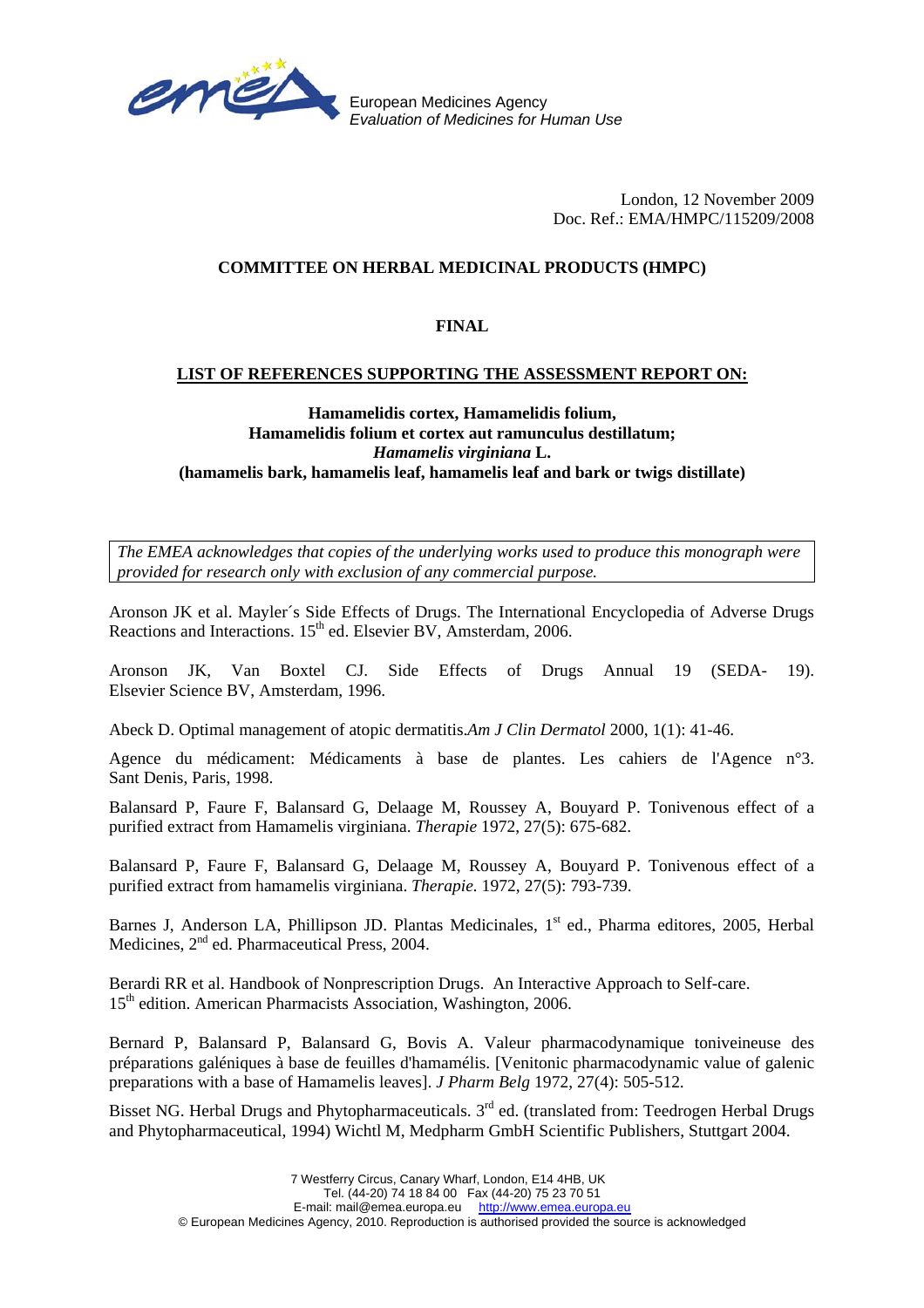Blumenthal M, Hall T et al. The ABC Clinical Guide to herbs. American Botanical Council Austin, Texas 2003.

Blumenthal M, Goldberg A, Brinckmann J, eds. Herbal Medicine, Expanded Commission E Monographs. American Botanical Council Austin, Texas 2000.

Blumenthal M, Busse WR, Goldberg A, Gruenwald J, Hall T, Riggins W and Rister RS, eds. The Complete German Commission E Monographs: Therapeutic Guide to Herbal Medicines. American Botanical Council Austin, Texas 1998, 82-83.

British Herbal Pharmacopoeia 1983. Bournemouth, British Herbal Medicine Association, 1983.

British Herbal Compendium (BHC) Volume I. 1992.

Bruneton J. Pharmacognosy. Phytochemistry Medicinal Plants.  $2<sup>nd</sup>$  ed. (translation by Hatton CK). Intercept Ltd. 1999.

Bruynzeel DP (et al). Contact sensitization by alternative topical medicaments containing plant extracts. The Dutch Contact Dermatoses Group. *Contact Dermat* 1992, 27(4): 277-278.

Cañigueral S, Vila R (translated from Wichtl M Teedrogen Herbal Drugs and Phytopharmaceutical, 2nd ed. 1989). Plantas medicinales y drogas vegetales para infusión y tisana. OEMF, 1998.

Choi HR, Choi JS, Han YN, Bae SJ, Chung HY. Peroxynitrite scavenging activity of herb extracts. *Phytother Res* 2002 16(4): 364-367*.* 

CGCOF. Consejo General de Colegios Oficiales de Farmacéuticos (España). Catálogo de Medicamentos 2007.

DAB 6 (EB-6) Deutsches Arzneibuch (EB.6. ds. Hdb. Bd. 1, S.693)

DAC 86. German Pharmaceutical Codex (DAC. ds. Hdb. Bd.4 S. 1028).

Dauer A, Hensel A, Lhoste E, Knasmüller S, Mersch-Sundermann V. Genotoxic and antigenotoxic effects of catechin and tannins from the bark of Hamamelis virginiana L. in metabolically competent, human hepatoma cells (Hep G2) using single cell gel electrophoresis. *Phytochemistry* 2003, 63(2): 199-207.

Dauer A, Rimpler H, Hensel A. Polymeric proanthocyanidins from the bark of Hamamelis virginiana. *Planta Med* 2003, 69(1): 89-91*.* 

Dauer A, Metzner P, Schimmer O. Proanthocyanidins from the bark of Hamamelis virginiana exhibit antimutagenic properties against nitroaromatic compounds. *Planta Med* 1998, 64(4): 324-327.

Deters A, Dauer A, Schnetz E, Fartasch M, Hensel A. High molecular compounds (polysaccharides and proanthocyanidins) from Hamamelis virginiana bark: influence on human skin keratinocyte proliferation and differentiation and influence on irritated skin. *Phytochemistry* 2001, 5(6): 949-958*.* 

De Smet PAGM, Keller K, Hansel R, Chandler RF, eds. Adverse effects of herbal drugs, Volume 2. Berlin, Springer 1993, 62.

Diemunsch AM et Mathis C. Effect vasoconstricteur de l´hamamélis en application externe. *S.T.P. Pharma* 1987, 3(2): 111-114*.* 

Dixon RA, Xie DY, Shama SB. Proanthocyanidins- a final frontier in flavonoid research? *New Phyto* 2005, 16(1): 9-28.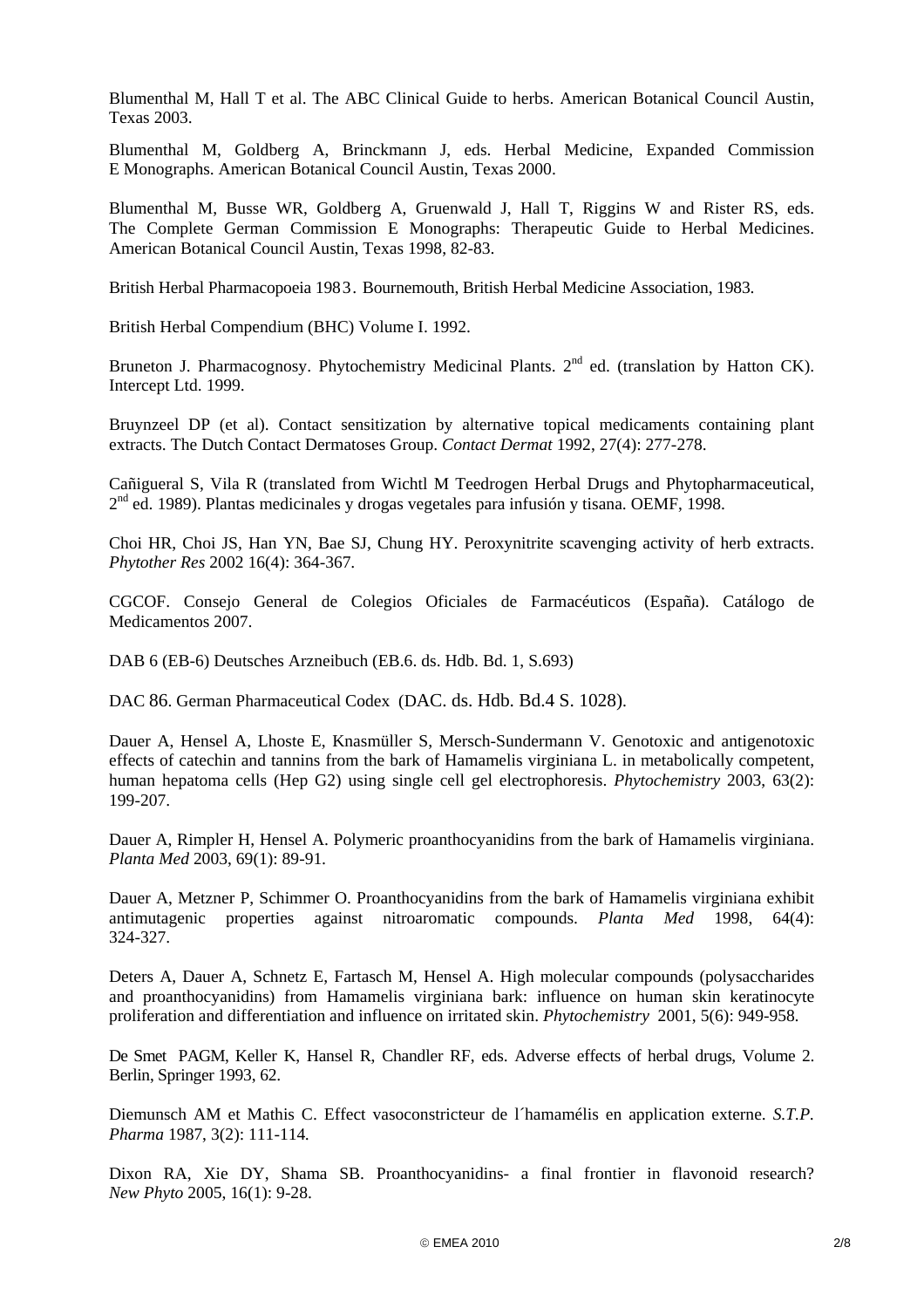Duke JA. Handbook of Medicinal Herbs. 2<sup>nd</sup> ed. CRC Press, Boca Raton, Florida 2002.

Duke JA. Handbook of Medicinal Herbs. CRC Press, Boca Raton 1985.

Duwiejua M, Zeitlin IJ, Waterman PG, Gray AI. Anti-inflammatory activity of Polygonum bistorta, Guaiacum officinale and Hamamelis virginiana in rats. *J Pharm Pharmacol* 1994, 46(4): 286-290.

East C, Begg L, Henshall N, Marchant P, Wallace K. Local cooling for relieving pain from perineal trauma sustained during childbirth. Available in: Cochrane database of systematic reviews, 2007 (4) Cochrane AN= CD006304

Ebadi MS. Pharmacodynamic Basis of Herbal Medicine. CRC Press 2002.

Engel R, Gutmann M, Hartisch C, Kolodziej H, Nahrstedt A. Study on the composition of the volatile fraction of Hamamelis virginiana*. Planta Med* 1998, 64(3): 251-253.

Erdelmeier CAJ, Ciantl J Jr., Rabenau H, Doerr HW, Biber A, Koch E. Antiviral and Antiphlogistic Activities of Hamamelis virginiana Bark. *Planta Med* 1996, 62(3): 241-245.

Falch B. Hamameliswasser in der Dermatologie. Erfahrungen bei der Behandlung vonseborrhoischer, atopischer und nichtatopischer Dermatitis [Hamamelis water in dermatology. Experiences in the treatment of seborrheic, atopic and non-atopic dermatitis]. *Forsch Komplementarmed* 1999, (3): 167-168*.* 

Gäbler H. 100 Jahre Hamamelis Salbe [100 years of Hamamelis ointment]. *Dtsch Apoth Z* 1978, 30: 202-204.

GHP. German Homeopathic Pharmacopoeia, 1993. Medpharm scientific Publishers

Gloor M, Wasik B, Gehring W. Does hamamelis have anti-inflammatory activity? *Z Hautkur* 2001, 76: 429-435.

Gloor M, Reichling J, Wasik B, Holzgang HE. Antiseptic effect of a topical dermatological formulation that contains Hamamelis distillate and urea. *Forsch Komplementarmed Klass Naturheilkd*  2002, 9 (3): 153-159*.* 

Gosselin RE, Hodge HC, Smith RP, Gleason MN. Clinical Toxicology of Commercial Products. 4<sup>th</sup> ed. Baltimore, Williams and Wilkins 1976, II-150.

Gracza L. Hamamelidis cortex. Hamamelisrinde. In: Wichtl M, editor. Teedrogen und Phytopharmaka, 3rd ed. Stuttgart, Wissenschaftlische Verlagsgesellschaft 1997, 270-272.

Grandlund H. Contact Allergy to witch hazel. *Contact Dermat* 1994, 31(3): 195.

Gruenwald J, Brendler T, Jaenicke MD. PDR for Herbal Medicines. 3<sup>rd</sup> ed. Thomson 2004.

Haberland C, Kolodziej H. Novel Galloylhamameloses from Hamamelis virginiana. *Planta Med* 1994, 60(5): 464-466.

Habtemariam S. Hamamelitannin from Hamamelis virginiana inhibits the tumour necrosis factor-alpha (TNF)-induced endothelial cell death in vitro. *Toxicon* 2002, 40(1): 83-88.

Hamamelidis aqua (Hamamelis water). European Scientific Cooperative on Phytotherapy, Exeter 2003. In: ESCOP Monographs, 2nd edition, 2003.

Hamamelidis cortex (Hamamelis bark). European Scientific Cooperative on Phytotherapy, Exeter, 2003. In ESCOP Monographs, 2nd edition, 2003.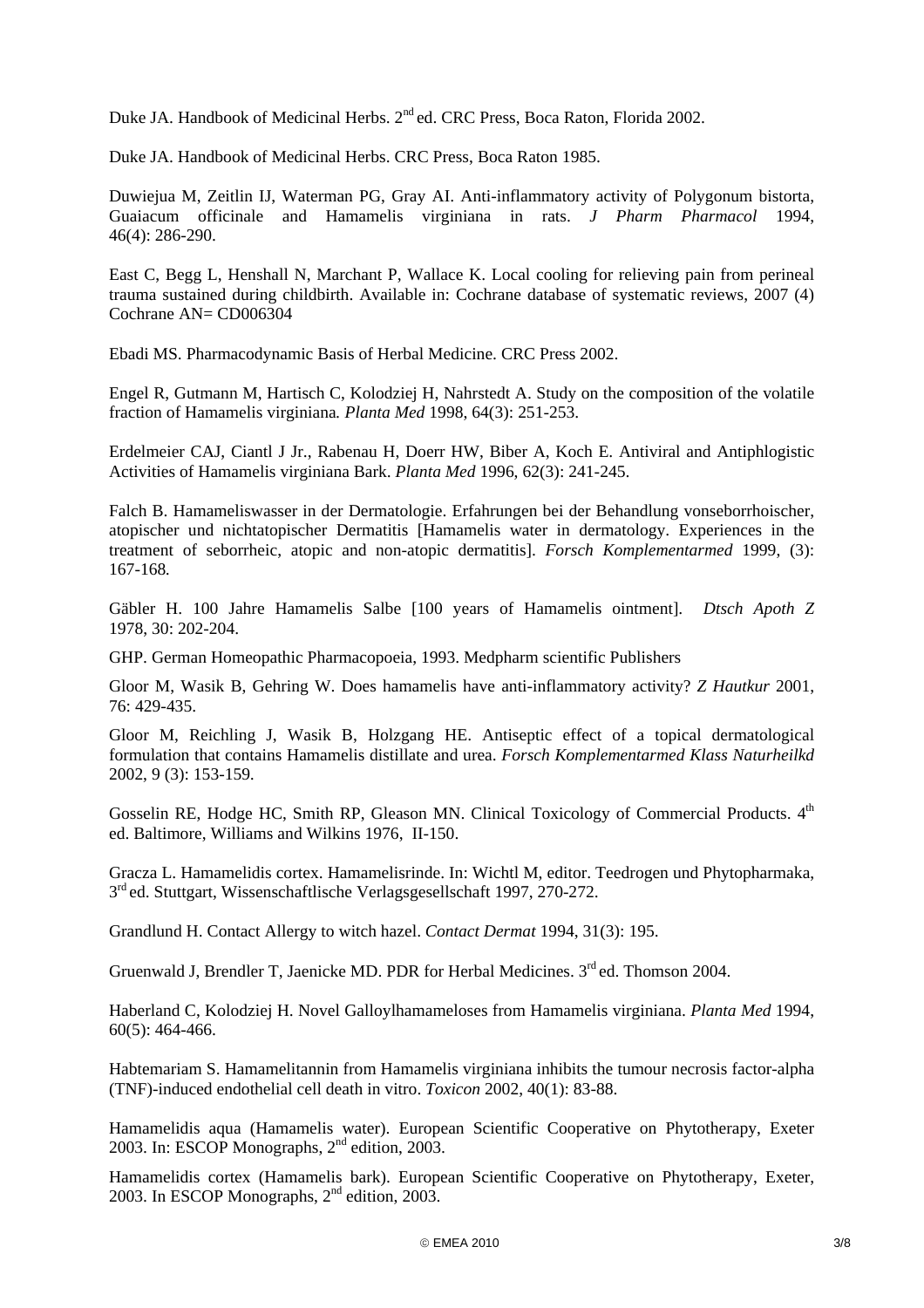Hamamelidis folium (Hamamelis leaf). European Scientific Cooperative on Phytotherapy, Exeter 2003. In: ESCOP Monographs, 2nd edition, 2003.

Hamamelidis folium. Hamamelis leaf. Monograph: 04/2008:0909. In: European Pharmacopoeia. 6 th ed., 2007, Vol 6.1:3471.

Hamamélis. In: Abrégé de Matière Médicale (Pharmacognosie). 1981. Tome 1, monographies: 107-109. Paris M, Hurabielle M and Cohen Y.

Hamamelis. In: British Pharmaceutical Codex 1973. London. Pharmaceutical Society of Great Britain. Pharmaceutical Press 1973, 218.

Hamamelis. In: Fitoterapia. Vademecum de prescripción. 4ª ed., Masson 2003. Vanaclocha B, Cañigueral S.

Hamamelis. In: Monografías Farmacéuticas. Colegio Oficial de Farmacéuticos de Alicante 1998. Vidal Aliaga JL (et al).

Hamamelis. In: RTECS. Registry of Toxic Effects of Chemical Substances, 38916. NIOSH, 85-86 ed. JNCIAM 60, 683, 78.

Hamamelis. In: RTECS. Registry of Toxic Effects of Chemical Substances, 38916. NIOSH, 85-86 ed. Environ Mutagen 8 (Suppl. 7); 1: 86.

Hamamelis. In: WHO monographs on selected medicinal plants. WHO, Geneva 2002, 124-136.

Hänsel R, Keller K, Rimpler H, Schneider G, eds. Hagers Handbuch der Pharmazeutischen Praxis, Drogen E-O. 5<sup>th</sup> ed. (Hamamelis). Springer Verlag, Berlin 1993, 5: 367-384.

Hänsel R, Sticher O. Pharmakognosie – Phytopharmazie. Springer, Heidelberg 2007.

Harkness R, Bratman S. Iron Salts - Beverage Teas. In: Mosby´s Handbook of Drug-Herb and Drug-Supplement Interactions. Mosby 2003.

Hartisch C, Kolodziej H, von Bruchhausen F. Dual inhibitory activities of tannins from Hamamelis virginiana and related polyphenols on 5-lipoxygenase and lyso-PAF: acetyl-CoA acetyltransferase. *Planta Med* 1997, 63(2): 106-110*.* 

Hartmann W, Wolff HH, Welzel J. "Mit der Kraft der Zaubernuss gegen trockene, juckende Haut". [The force of the witch hazel against dry, itching skin.]. *Dtsch Apothek Z* 2005, 99.

Haseman JK, Crawford DD, Huff JE, Boorman GA, McConnell EE. Results from 86 two-year carcinogenicity studies conducted by the National Toxicology Program. *J Toxicol Envir Health* 1984, 14(5-6): 621-639*.* 

Haseman JK, Huff JE, Zeiger E, McConnell EE. Comparative results of 327 chemical carcinogenicity studies. *Environ Health Perspect* 1987, 74(10): 229-235.

Hill N, Tam C, van Haselen RA. The efficacy of Prikweg gel in the treatment of insect bites: a doubleblind, placebo-controlled clinical trial. *Pharm World Sci* 1996, 18(1): 35-41*.* 

Hughes-Formella BJ, Filbry A, Gassmueller J, Rippke F. Anti-inflammatory efficacy of topical preparations with 10% hamamelis distillate in a UV erythema test. *Skin Pharmacol Appl Skin Physiol*  2002, 15(2): 125-132*.*

Hughes-Formella BJ, Bohnsack K, Rippke F, Benner G, Rudolph M, Tausch I, Gassmueller J. Antiinflammatory effect of hamamelis lotion in a UVB erythema test. *Dermatology*  1998, 196(3): 316-322*.*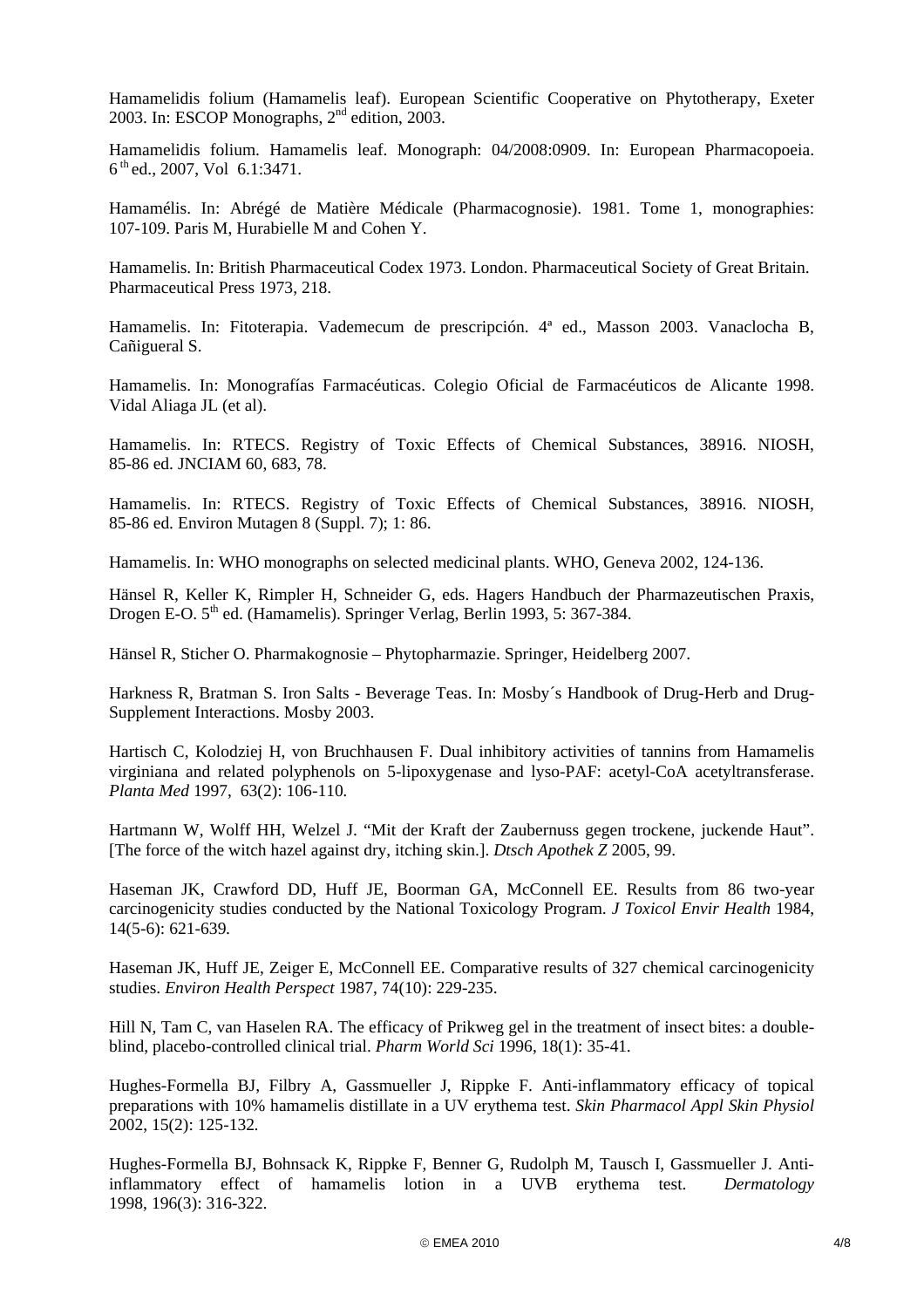IARC monographs on the evaluation of carcinogenic risk of chemicals to man, tannic acid and tannins. *Int Ag Cancer* 1976, 10: 253-262*.* 

Johanson JF, Sonnenberg A. The prevalence of haemorrhoids and chronic constipation. An epidemiologic study*. Gastroenterology* 1990, 98: 380-386*.* 

Knoch HG, Klug W, Hubber WD. Salbenbehandlung von hämorrhoiden ersten grades [First degree hemorrhoids: Comparison of the effectiveness of a herb based preparation and two ointments containing synthetic agents]. *Forstschr Med* 1992; 110(8): 69-74.

Knoch HG. Hämorrhoiden ersten Grades: Wirksamkeit einer Salbe auf pflanzlicher Basis. *Munch Mediz Wochenschr* 1999, 133(31/32): 481-484.

Korting HC, Schäfer-Korting M, Klövekorn W, Klövekorn G, Martin C, Laux P. Comparative efficacy of hamamelis distillate and hydrocortisone cream in atopic eczema. *Eur J Clin Pharmacol* 1995, 48(6): 461-465*.*

Korting HC, Schäfer-Korting M, Hart H, Laux P, Schmid M. Anti-inflammatory activity of hamamelis distillate applied topically to the skin. Influence of vehicle and dose. *Eur J Clin Pharmacol* 1993, 44(4): 315-318.

Lamont Hume A and Strong KM. In: Handbook of Nonprescription Drugs.  $15<sup>th</sup>$  ed., 2006, 1122.

Lauk L, Lo Bue AM, Milazzo I, Rapisarda A, Blandino G. Antibacterial activity of medicinal plant extracts against periodontopathic bacteria. *Phytother Res* 2003, 17(6): 599-604*.* 

Laux P, Oschmann R. Die Zaubernuss. Hamamelis virginiana L. *Zeitschr Phytother* 1993, 143: 155-166.

Leung AY, Foster S. Encyclopedia of Common Natural Ingredients Used in Food, Drugs and Cosmetic. 2nd ed. New York, John Wiley & Sons Inc. 1996.

McGuffin M, Hobbs C, Upton R, Goldberg A. American Herbal Products Association's Botanical Safety Handbook: Guidelines for the safe use and labelling for herbs in commerce. CRC Press LLC, 1997.

MacKay D. Hemorrhoids and varicose veins: a review of treatment options. *Altern Med Rev* 2001, 6(2): 126-140*.* 

Mahady GB. Medicinal Plants for the Prevention and Treatment of Bacterial Infections. *Curr Pharm Des* 2005, 11: 2405-2427.

Masaki H, Atsumi T, Sakurai H. Protective activity of hamamelitannin on cell damage induced by superoxide anion radicals in murine dermal fibroblasts. *Biol Pharm Bull* 1995, 18(1): 59-63.

Masaki Hitoshi, Sakaki Sachiko, Atsumi Takamasa, Sakurai Hiromu. Active oxygen-scavenging activity of plant extracts. *Biol Pharm Bull* 1995 18(1): 162-166*.* 

Masaki H. Active oxygen-scavenging activity of plant extracts. *Frag J* 1995, 23(8): 65-74.

Masaki H, Atsumi T, Sakurai H. Protective activity of hamamelitannin on cell damage of murine skin fibroblasts induced by UVB irradiation. *J Dermatol Sc* 1995, 10(1): 25-34*.* 

Masaki H, Atsumi T, Sakurai H. Evaluation of superoxide scavenging activities of hamamelis extract and hamamelitannin. *Free Radic Res Commun* 1993, 19(5): 3333-40*.*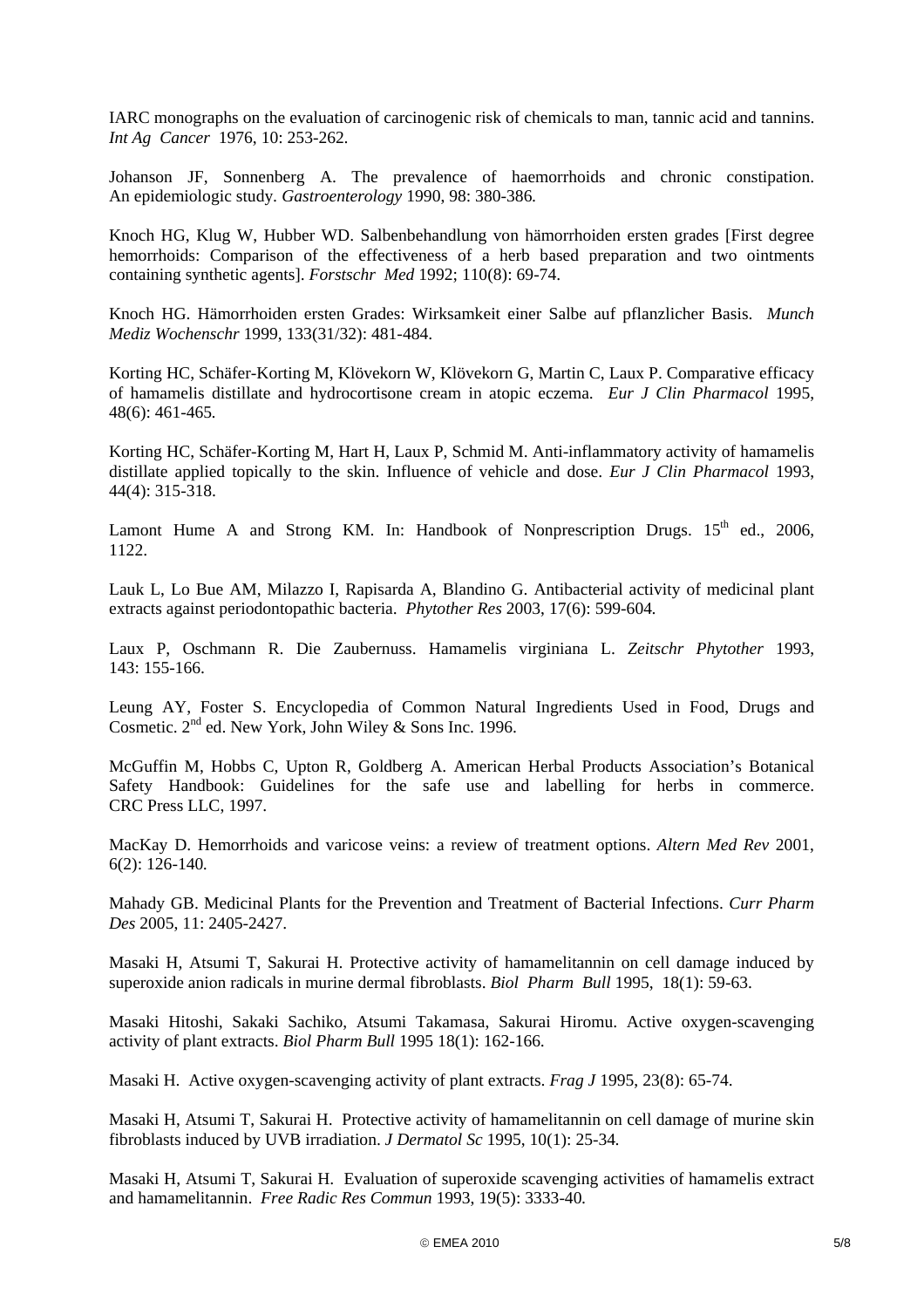Masaki H, Sekihara K, Sakak S, Fujii M, Atumi T and Suzuki K. Development of anti-aging component as a cosmetic ingredient. Effect of hamamelitannin as the active oxygen scavenger. *IFSCC International Congress Yokohama.* Abstracts 1992, 2: 437-439*.* 

McGregor DB, Brown A, Cattanach P, Edwards I, McBride D, Caspary WJ. Responses of the L5178Y tk+/tk- mouse lymphoma cell forward mutation assay. II: 18 coded chemicals. *Environ Mol Mutagen* 1988, 11(1): 91-118*.*

Mercier F, Vignoli L. Remarques sur des essais physiologiques de l´extrait fluide d´Hamamélis. *Compt Rend Soc Belg* 1936, 121: 668-672.

Millikan LE. Alternative therapy in pruritus. *Dermatologic Therapy* 2003, 16: 175-180.

Mills S, Bone K. Principles and Practice of Phytotherapy. Modern Herbal Medicine. Churchill Livingstone 2000.

Ministère des Affaires Sociales et de l´Emploi. Direction de la Pharmacie et du Médicament: Avis aux fabricants concernant les demandes d´authorisation de mise sur le marché de spécialités pharmaceutiques à base de plantes. *Bulletin officiel nº 86/20 bis* (1986); (1990).

Moore W, James DK. A random trial of three topical analgesic agents in the treatment of episiotomy pain following instrumental vaginal delivery. *J Obst Gynaecol* 1989; 10: 35-39.

Mortelmans K, Haworth S, Lawlor T, Speck W, Tainer B, Zeiger E. Salmonella Mutagenicity tests: II. Results from the testing of 270 Chemicals. *Envir Mutagen* 1986, 8(7): 1-27.

Neugebauer H. Über die Wirkung der Destillate von Hamamelis virginiana und von Corylus avellana. [On the effect of the distillates from Hamamelis virginiana and Corylus avellana] *Die Pharmazie*  1948, 3: 313-314*.* 

Ortiz KJ, Yiannias JA. Contact dermatitis to cosmetics, fragrances, and botanicals. *Derm Therapy*  2004, 17: 264-271.

Periera da Silva A, Rocha R, Silva CM, Mira L, Duarte MF; Florencio MH. Antioxidants in medicinal plant extracts. A research study of the antioxidant capacity of Crataegus, Hamamelis and Hydrastis. *Phytother Res* 2000, 14(8): 612-616*.* 

Pharmacopoea Helvetica VII (1987) by Switzerland Pharmakopöekommission.

Piegorsch WW and Hoel DG. Exploring relationships between mutagenic and carcinogenic potencies. *Mut Res* 1988, 196: 161-175*.* 

Pfister R. Zur Problematick der Behandlung und Nachbehandlung chronischer Dermatosen. Eine Klinische Studie über Hametum Salbe [Problems in treatment and follow-up treatment of chronic dermatoses]. *Forschr Med* 1981, 99: 1254-1268*.* 

Pray WS. Nonprescription Product Therapeutics, 2<sup>nd</sup> ed. ISBN 0-7817-3498-3 (alk. Paper). Lippincot Williams & Wilkins, Maryland 2006.

Sagareishvili TG, Yarosh EA, Kemertelidze EP. Phenolic compounds from leaves of Hamamelis virginiana. *Chem Nat Comps (Transl Khim Prir Soed*) (2000), 1999, 35(5): 585*.* 

Sorkin B. Hametum Salbe, eine kortikoidfreie antiinflammatoirische Salbe. [Hametum Salbe, a corticoid-free, antiinflammatory ointment] *Physika Med Rehab Zeitschr Prax Med* 1980, 53-57.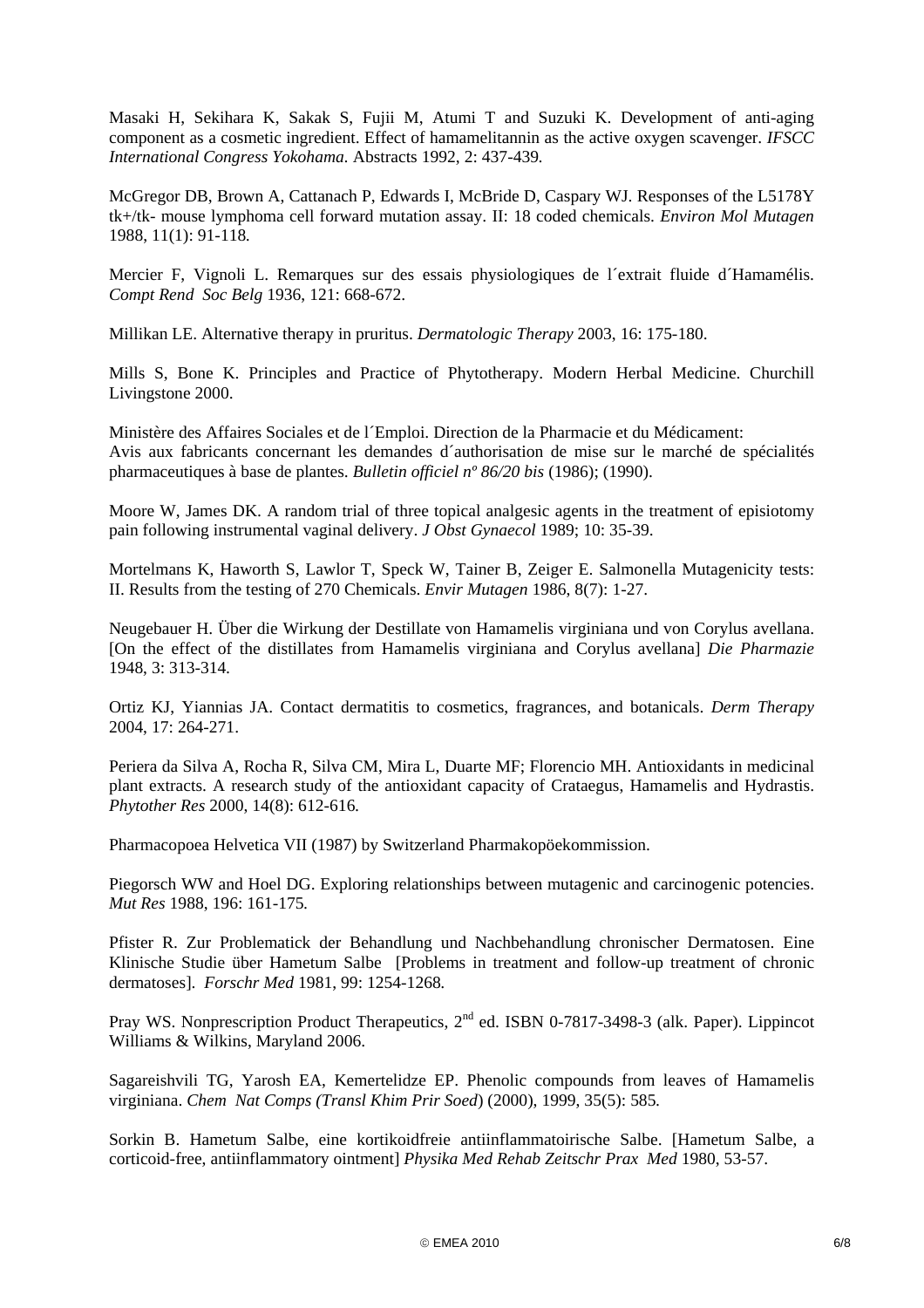Steinhart GP. Anorektale Beschwerden: Viele Symptome und was zu tun? Hammamelis Salbe bewährt sich als entzündungshemmendes Externum zur Langzeittheraphie. [Anorectal complaints: many symptoms and what to do?] *Ärztliche Praxis* 1982, 34: 963-964*.*

Sweetman SC et al. Martindale: The Complete Drug Reference,  $35<sup>th</sup>$  ed. London. Pharmaceutical Press, London 2007.

Thappa DM, Pise GA. [Anti-aging therapies: Other half of the story.](http://web.ebscohost.com/ehost/viewarticle?data=dGJyMPPp44rp2%2fdV0%2bnjisfk5Ie45PFIs6u1ULek63nn5Kx95uXxjL6nrkewqa1Krqa1OLSwsk64qLU4v8OkjPDX7Ivf2fKB7eTnfLunsE%2bxpq5JsK%2bxPurX7H%2b72%2fE%2b4ti7hezepIzf3btZzJzfhru7zmzNubBLtKa0SbespH7t6Ot58rPkjeri0n326gAA&hid=101) *Indian J Dermatol Venereol Leprol* 2006, 72(6): 459-460.

Thomson KF, Wilkinson SM. Allergic contact dermatitis to plant extracts in patients with cosmetic dermatitis. *Br J Dermatol* 2000, 142(1): 84-88.

Touriño S, Lizárraga D, Carreras A, Lorenzo S, Ugartondo V, Mitjans M, Vinardell MP, Juliá L, Cascante M, Torres JL. Highly Galloylated Tannin Fractions From Witch Hazel Hamamalis Virginiana Bark Electron Transfer Capacity, In Vitro Antioxidant Activity, and Effects on Skin-Related Cells. *Chem Res Toxicol* 2008, 21(3): 696-704.

Vennat B, Pourrat H, Pouget MP, Gross D, Pourrat A. Tannins from Hamamelis virginiana: Identification of Proanthocyanidins and Hamamelitannin Quantification in Leaf, Bark, and Stem Extracts. *Planta Med* 1988, 54(5): 454-457*.* 

Wang H, Provan GJ, Helliwell K. Determination of hamamelitannin, catechins and gallic acid in witch hazel bark, twig and leaf by HPLC. *J Pharm Biomed Anal* 2003, 33(4): 539-544.

Welzel J, Walther C, Kieser M, Wolff HH. Hamamelis Ointment in the Care of Dry Aging Skin. *J Phytother* 2005, 26: 6-13.

Wolff HH, Kieser M. Hamamelis in children with skin disorders and skin injuries: results of an observational study. *Eur J Pediatr* 2007, 166(9): 943-948*.* 

Wolff HH, Walther C, Funk P, Kieser M. Efficacy and tolerability of Hamamelis ointment in children. Congress Phytopharmaka Phytotherapie 2005, Berlin. *Z Phytother* 26 (Kongressbd.) abstract S20.

Wichtl, M and Bisset, N.G. Herbal drugs and Pharmaceuticals. Stuttgart: Medpharm GmbH Scientific Publishers, 1994.

Witch Hazel. In: FEDERAL REGISTER 1982, 47:180-181.

Witch Hazel. In: Herbal Medicines. Third edition. Barnes J, Anderson LA, Phillipson JD. Pharmaceutical Press, London 2007.

Witch Hazel. In: The United States Pharmacopoeia: USP 31/NF 26, 2008, Vol 3, 3526.

Woodruff RC, Mason JM, Valencia R, Zimmering S. Chemical mutagenesis testing in Drosophila. V. Results of 53 coded compounds tested for the National Toxicology Program. *Environ Mutagen* 1985, 7(5): 677-702.

Zeylstra H. Hamamelis virginiana. *Br J Phytother* 1998, 5: 23-28.

Zimmerman D.R. Zimmerman´s Complete Guide to Nonprescription Drugs. Visible Ink Press 1993.